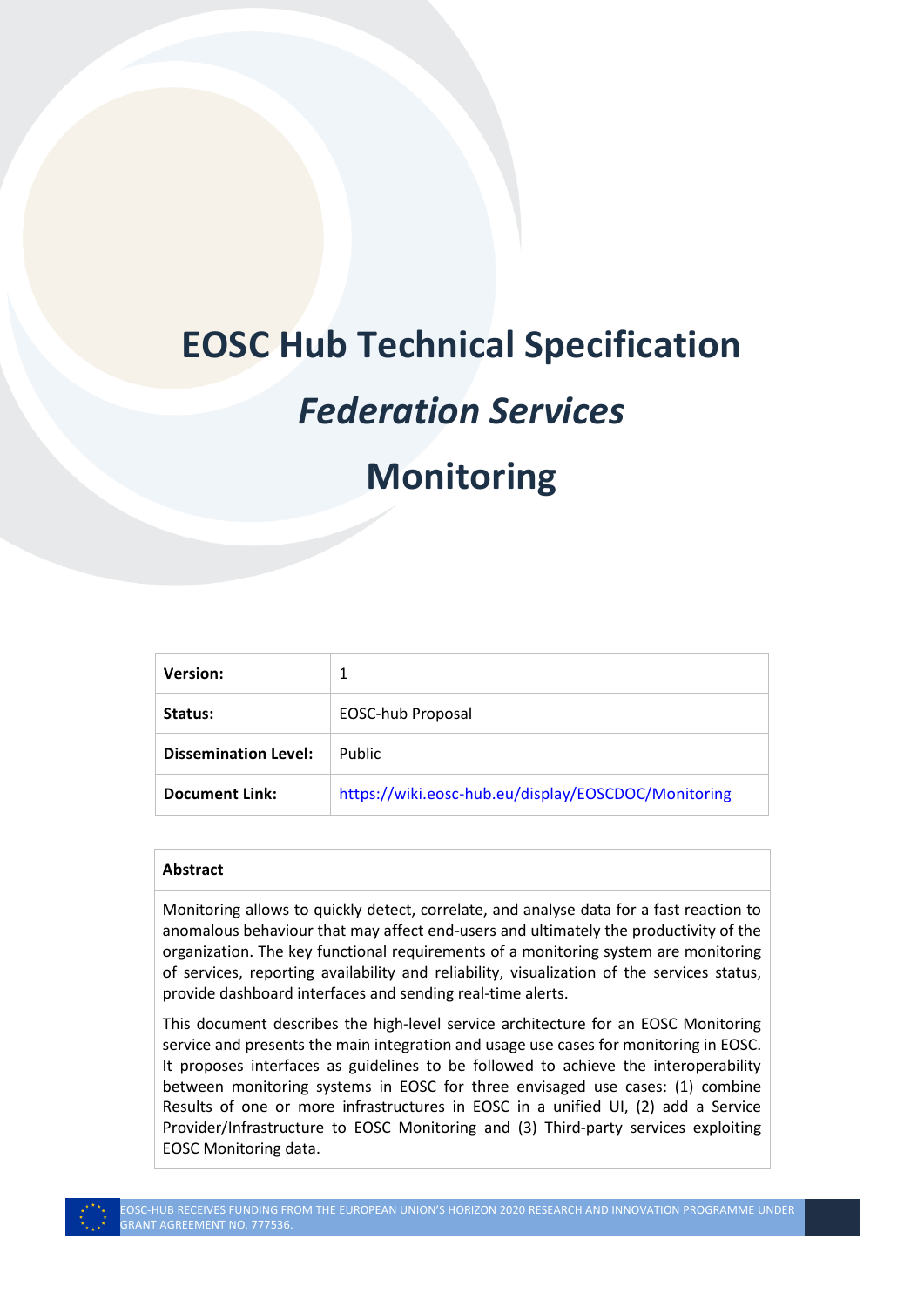## **COPYRIGHT NOTICE**



This work by Parties of the EOSC-hub Consortium is licensed under a Creative Commons Attribution 4.0 International License [\(http://creativecommons.org/licenses/by/4.0/\)](http://creativecommons.org/licenses/by/4.0/). The EOSC-hub project is co-funded by the European Union Horizon 2020 programme under grant number 777536.

#### **DELIVERY SLIP**

| Date                | <b>Name</b>        | <b>Partner/Activity</b> |
|---------------------|--------------------|-------------------------|
| From:               | Themis Zamani      | <b>GRNET</b>            |
|                     | Kostas Koumantaros | <b>GRNET</b>            |
|                     | Pavel Weber        | KIT                     |
|                     | Diego Scardaci     | <b>EGI Foundation</b>   |
| <b>Reviewed by:</b> | Jens Jensen        | <b>STFC</b>             |
|                     | Catalin Condurache | <b>EGI Foundation</b>   |

#### **DOCUMENT LOG**

| <b>Issue</b> | Date       | <b>Comment</b>                              | Author        |
|--------------|------------|---------------------------------------------|---------------|
| v.1          | 25/03/2020 | First release ready for public consultation | Themis        |
|              |            |                                             | Zamani        |
|              |            |                                             | (GRNET),      |
|              |            |                                             | Kostas        |
|              |            |                                             | Koumantaros   |
|              |            |                                             | (GRNET),      |
|              |            |                                             | Pavel Weber   |
|              |            |                                             | $(KIT)$ ,     |
|              |            |                                             | Diego         |
|              |            |                                             | Scardaci (EGI |
|              |            |                                             | Foundation)   |

## **TERMINOLOGY**

<https://wiki.eosc-hub.eu/display/EOSC/EOSC-hub+Glossary>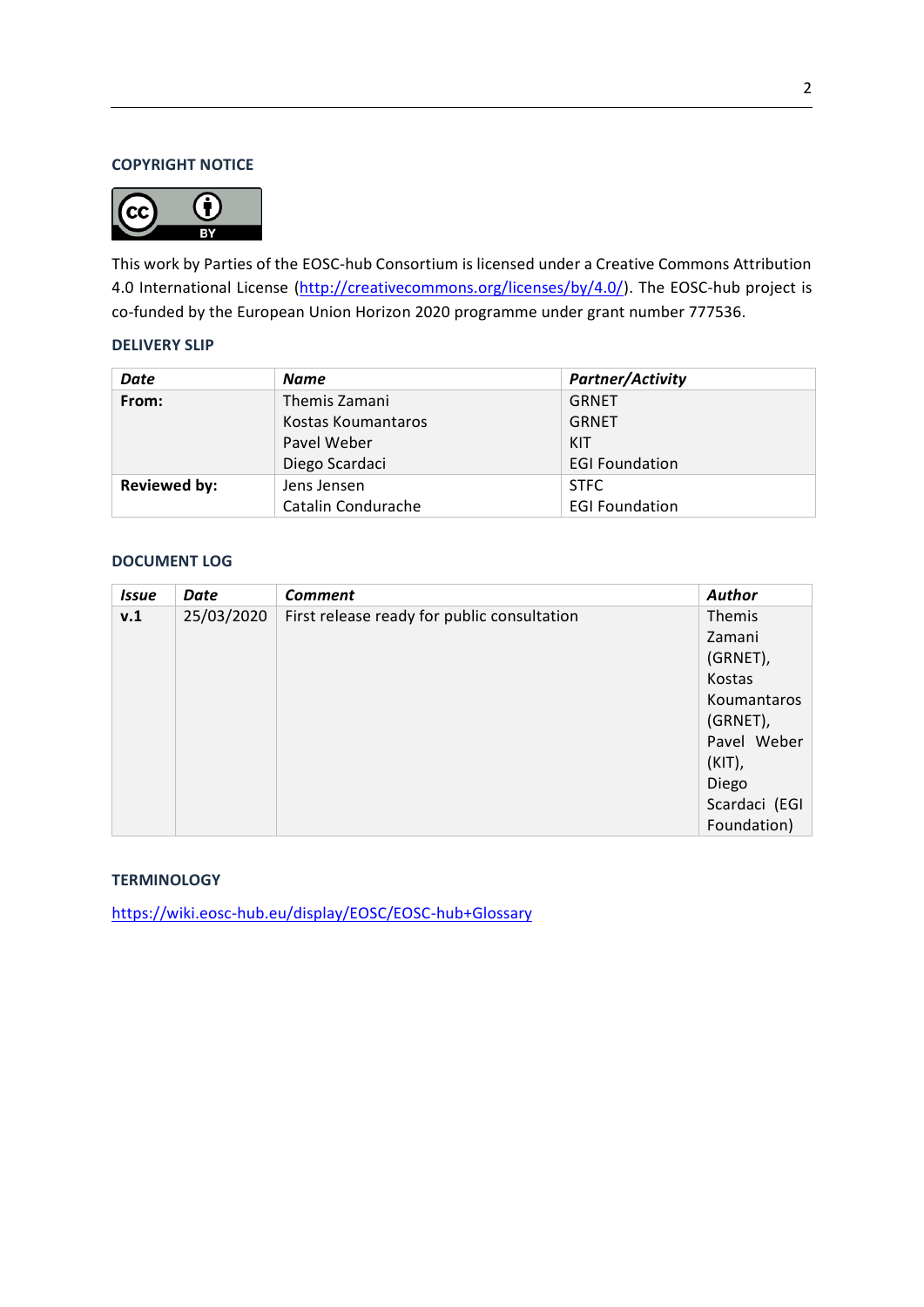# **Contents**

|   | $2^{\circ}$    |  |
|---|----------------|--|
|   | 3 <sup>7</sup> |  |
|   |                |  |
| 5 |                |  |
|   | 5.1            |  |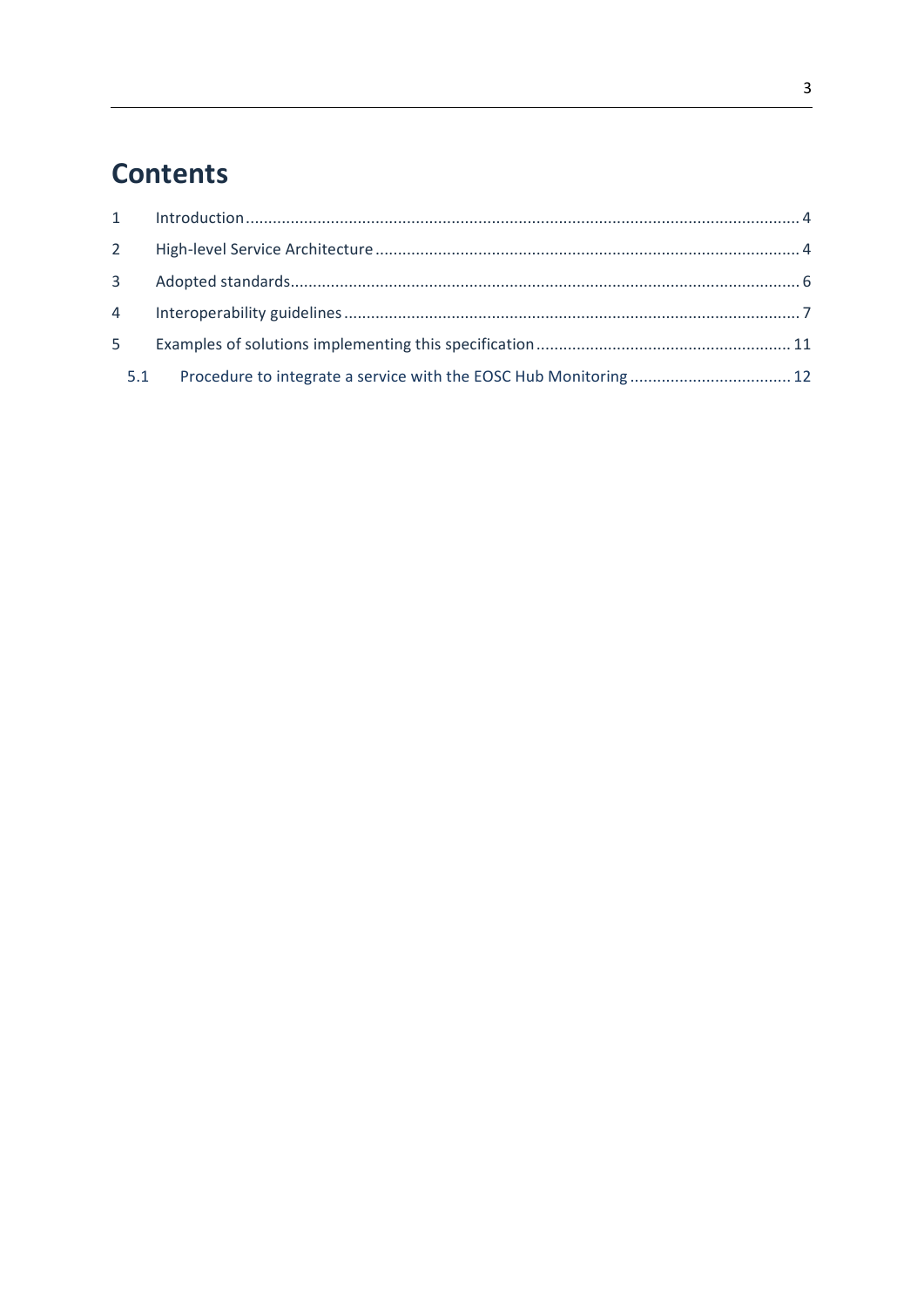## <span id="page-3-0"></span>**1 Introduction**

Monitoring is the key service needed to gain insights into an infrastructure. It needs to be continuous and on-demand to quickly detect, correlate, and analyse data for a fast reaction to anomalous behaviour. The challenge of this type of monitoring is how to quickly identify and correlate problems before they affect end-users and ultimately the productivity of the organization. Management teams can monitor the availability and reliability of the services from a high-level view down to individual system metrics and monitor the conformance of multiple SLAs. The key functional requirements are:

- Monitoring of services
- Reporting availability and reliability
- Visualization of the services status
- Provide dashboard interfaces
- Sending real-time alerts.

The dashboard design should enable easy access and visualisation of data for end-users. APIs should also be supported to allow third parties to gather monitoring data from the system through them.

The key requirements of a monitoring system are:

- Support for multiple entry points (*different types of systems can work together*)
- Interoperable
- High availability of the different components of the system
- Loosely coupled: support API's in the full stack so that components are independent in their development cycles
- Support for Multiple Tenants, Configurations, Metrics and profiles to add flexibility and ease of customisation.

## <span id="page-3-1"></span>**2 High-level Service Architecture**

The service collects status (metrics) results from one or more monitoring engine(es) and delivers daily and/or monthly availability (A) and reliability (R) results of distributed services. Both status results and A/R metrics are presented through a Web UI, with the ability for a user to drill-down from the availability of a site to individual test results that contributed to the computed figure.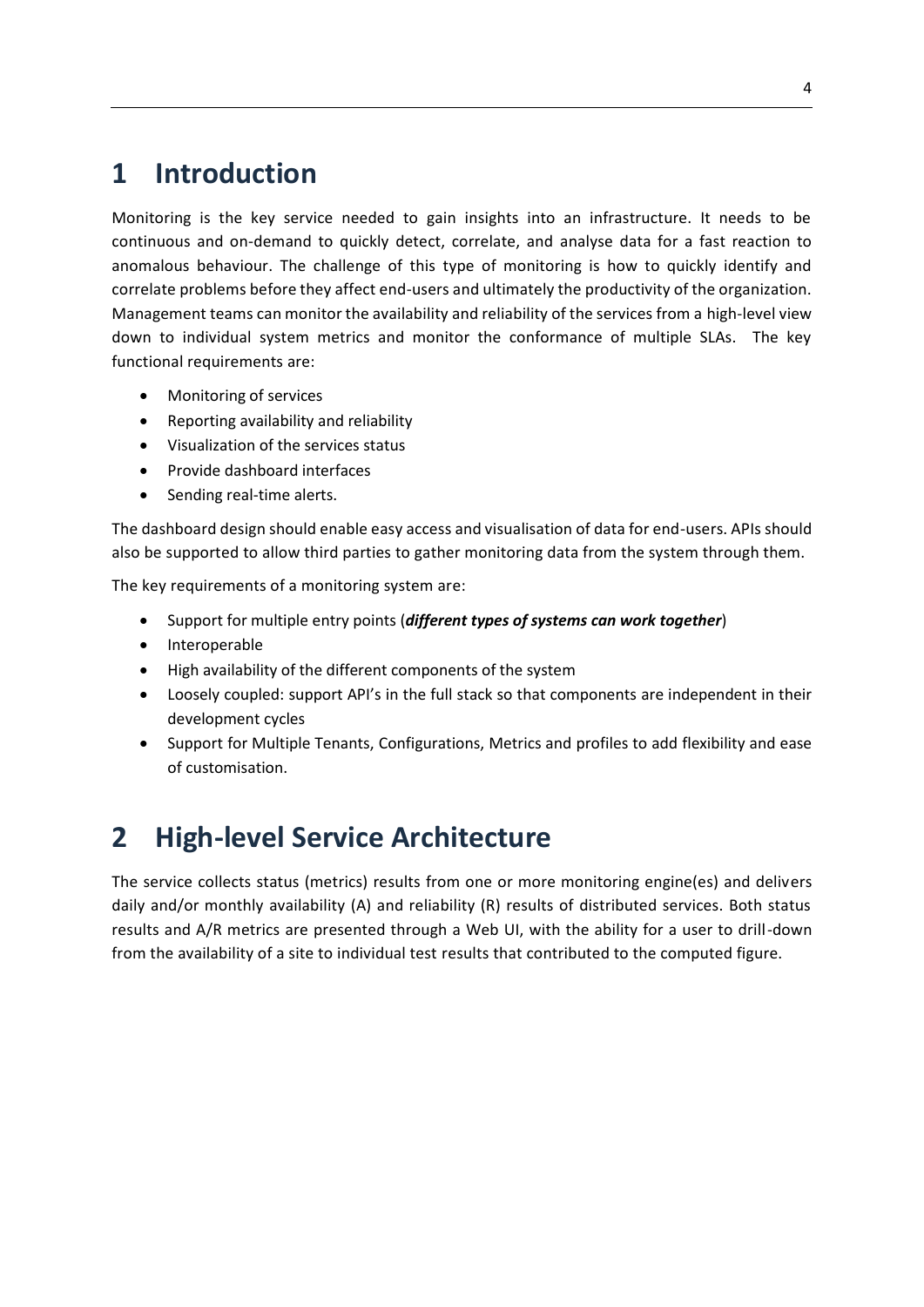

**Figure 1. High level architecture of a Monitoring service**

**Monitoring Engine(s):** This service component executes the service checks against the infrastructure and delivers the metric data (probe check results) to the Messaging Service.

**Sources of Truth:** The Monitoring system should support a number of connector plugins that are able to fetch topology, Metrics and Factors from various sources such as the CMDB and Operations Portal. It also offers a Metric and Profile Management Component which is used in order to define checks (probes) and associate them to service types. Each grouping of checks and service types forms a profile. The authorization and authentication with, and between, the sources of truth are based on X509 wherever needed.

**Messaging:** The monitoring system depends on a Pub/Sub Messaging Service to be in place, in order to facilitate the communication between its components.

**Computations & Analytics:** This component of the system should include computational job definitions for ingesting data, calculating status and availability/reliability and a management service to automatically configure, deploy and execute those jobs on a distributed processing engine for stateful computations. At the same time this component analyses the monitoring results and sends notifications based on a set of rules, to inform the users (operators, NGIs) about the status of their services.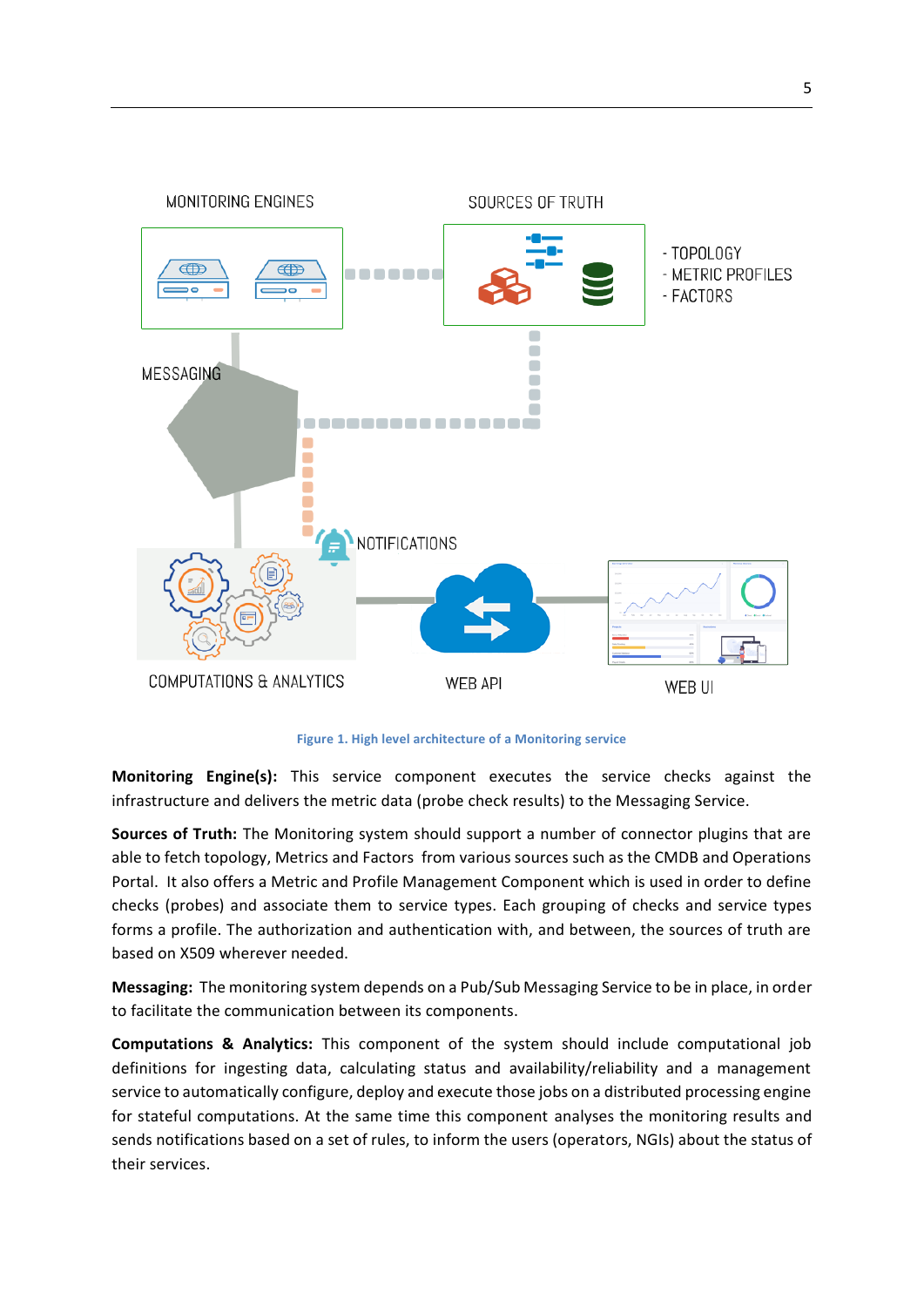The result of the computations should be stored in a distributed file system (in a highly fault-tolerant system). It should provide high throughput access to application data and should be suitable for applications that have large data sets. Apart from the storage of the raw data in a distributed file system, data should also be stored in a document database designed for ease of development and scaling.

**WEB API:** Rest-like HTTP API service that provides access to status and availability/reliability results. It supports token based authentication and authorization with established roles. Results are provided in JSON Format.

**WEB UI:** The Web UI is the component used to store, consolidate and "feed" data into the web application. The global information from the primary and heterogeneous data sources is retrieved by means of the different plugins. The collected information is structured and organized within configuration files in the service and, finally, made available to the web application without the need for any further computations. This modular architecture is conceived in order to make it easy to add new data sources and to use cached information if a primary source is unavailable. The resulting data is exposed as XML views through a RESTful web service interface.

## <span id="page-5-0"></span>**3 Adopted standards**

The following tables list the standards, API and protocols recommended in this specification.

| <b>Standard</b>    | <b>Short description</b>                                                                                                                                                                     | <b>References</b>                                                           |
|--------------------|----------------------------------------------------------------------------------------------------------------------------------------------------------------------------------------------|-----------------------------------------------------------------------------|
| <b>REST</b>        | Loosely adhere to the REST<br>paradigm.                                                                                                                                                      | https://www.ics.uci.edu/~fielding/pubs/dissertati<br>on/rest_arch_style.htm |
| SAML <sub>2</sub>  | XML based protocol that is used to<br>securely pass the credentials<br>information from Identity provider to<br>Service point (usually web<br>application) that needs it.                    | https://wiki.oasis-open.org/security/FrontPage                              |
| X.509              | X.509 is an ITU-T standard for a<br>public key infrastructure (PKI), also<br>known as PKIX (PKI X509)<br>Used for authorization and<br>authentication purposes with the<br>sources of truth. | https://www.rfc-editor.org/info/rfc5280                                     |
| Apache<br>Avro     | Data serialization system                                                                                                                                                                    | http://avro.apache.org/                                                     |
| <b>JSON</b><br>API | A specification for building apis in<br><b>JSON</b> format                                                                                                                                   | https://jsonapi.org/                                                        |

#### **Table 1. Adopted standards**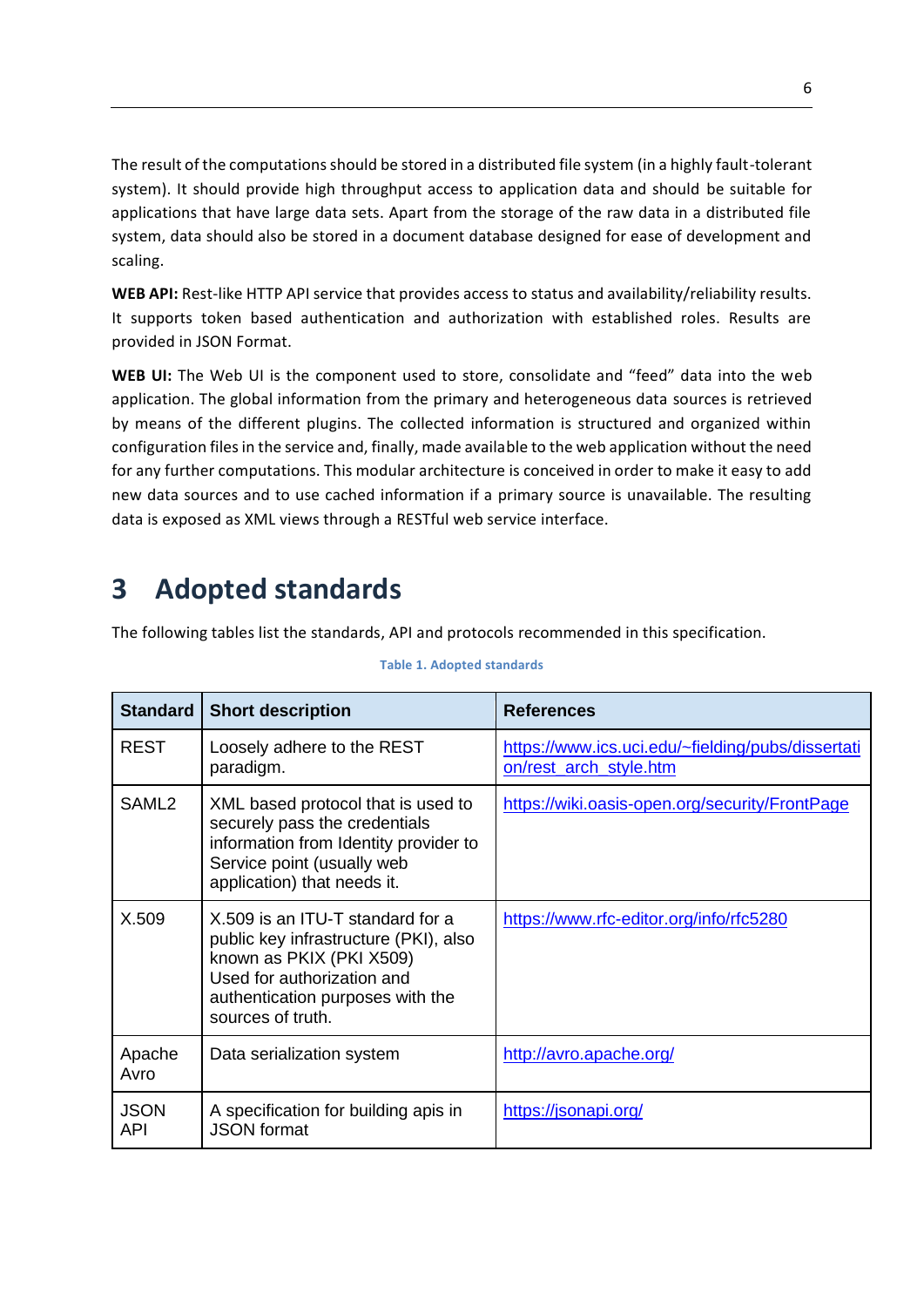| <b>Protocol/API</b>                        | <b>Short description</b>                                                                                                                                                                                                                                                                   | <b>References</b>                                                                           |
|--------------------------------------------|--------------------------------------------------------------------------------------------------------------------------------------------------------------------------------------------------------------------------------------------------------------------------------------------|---------------------------------------------------------------------------------------------|
| <b>HTTPS</b>                               | <b>TLS secured HTTP</b>                                                                                                                                                                                                                                                                    | https://tools.ietf.org/html/rfc2818                                                         |
| HTTP / JMX /<br>Shell / SQL /<br>Ldap      | All the plugins should be based on<br>standard protocols or formats                                                                                                                                                                                                                        | http://software.in2p3.fr/lavoisier/ad<br>aptors.html                                        |
| <b>Nagios</b><br>Plugin API                | Nagios API provides a reference for<br>the monitoring plugin developers                                                                                                                                                                                                                    | https://nagios-<br>plugins.org/doc/guidelines.html                                          |
| Flink<br>DataStream<br><b>API</b>          | Used to execute live streaming<br>computational jobs on the Flink<br>Streaming platform to produce near<br>real-time results for API &<br>notifications                                                                                                                                    | https://ci.apache.org/projects/flink/f<br>link-docs-release-<br>1.8/dev/datastream_api.html |
| <b>Flink DataSet</b><br><b>API</b>         | Used to execute batch computational<br>jobs on the Flink Streaming platform<br>to produce status and A/R results for<br>the Web API                                                                                                                                                        | https://ci.apache.org/projects/flink/f<br>link-docs-release-1.8/dev/batch/                  |
| <b>HDFS API</b>                            | Used to store ingested monitoring<br>data along with supplementary data<br>(topology, downtimes, weights etc) in<br>distributed HDFS storage                                                                                                                                               | https://hadoop.apache.org/docs/r1.<br>2.1/hdfs design.html                                  |
| <b>ARGO API</b><br>over REST<br><b>API</b> | The ARGO Web API provides the<br>Serving Layer of ARGO. It is<br>comprised of a high performance and<br>scalable data store and a multi-<br>tenant REST HTTP API, which is<br>used for retrieving the Status,<br>Availability and Reliability reports and<br>the actual raw metric results | http://argoeu.github.io/guides/api/                                                         |

## **Table 2. Adopted Protocol/API**

## <span id="page-6-0"></span>**4 Interoperability guidelines**

This section presents the main integration and usage use cases for monitoring in EOSC and proposes ARGO<sup>1</sup> interfaces as guidelines to be followed to achieve the interoperability between monitoring systems in EOSC.

<sup>7</sup>

<sup>1</sup> https://argoeu.github.io/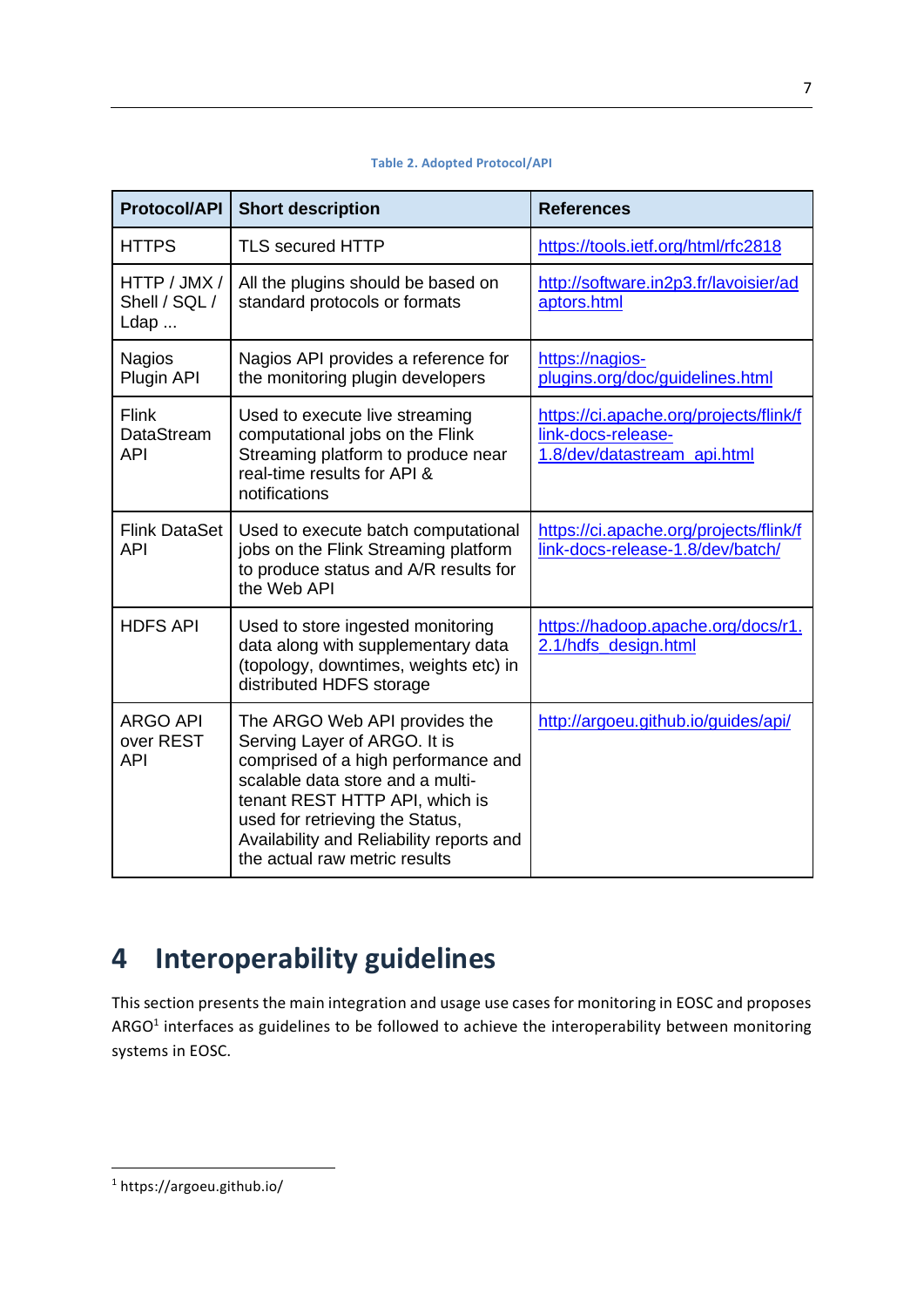

**Figure 2. Integration scenarios in the EOSC Monitoring**

### **Use Case 1: Combine Results of one or more infrastructures in EOSC in a unified UI.**

The proposed system should be able to combine the A/R results from different providers / infrastructures in a unified web view. The general goal of "distributed monitoring" is to allow different infrastructures with the same or different environment to scale. There are a number of different options for supporting this. All of them are based on the concept that different sources will publish status and performance data in a predefined form that is read from the core engine of the monitoring service. The data should also be stamped with their source and timestamp. Every metric should be prefixed with [source\_type], following the metric naming best practices (based on Nagios). Every metric is also labelled with the hostname and service description. These predefined messages should be sent to the Messaging system which is the service responsible to pass them to the computations engine which performs the necessary calculations to produce the reports.

### *How Argo solves this*

The Argo Compute engine uses as source the results of the probes sent by two or more monitoring engines (Nagios boxes) via the Argo Messaging Service. Metric data comes in the form of avro files and contains timestamped status information about the hostname, service and specific checks (metrics) that are being monitored. A typical item of information in the metric data avro file contains the field listed in the table below. The compute engine calculates the Availability and Reliability of each service group based on the instructions and mapping given by the Topology and Metric Aggregation & Threshold profiles<sup>2</sup>. This fact allows the compute engine to be flexible enough in

<sup>2</sup> <http://argoeu.github.io/guides/argo-compute-engine/input/>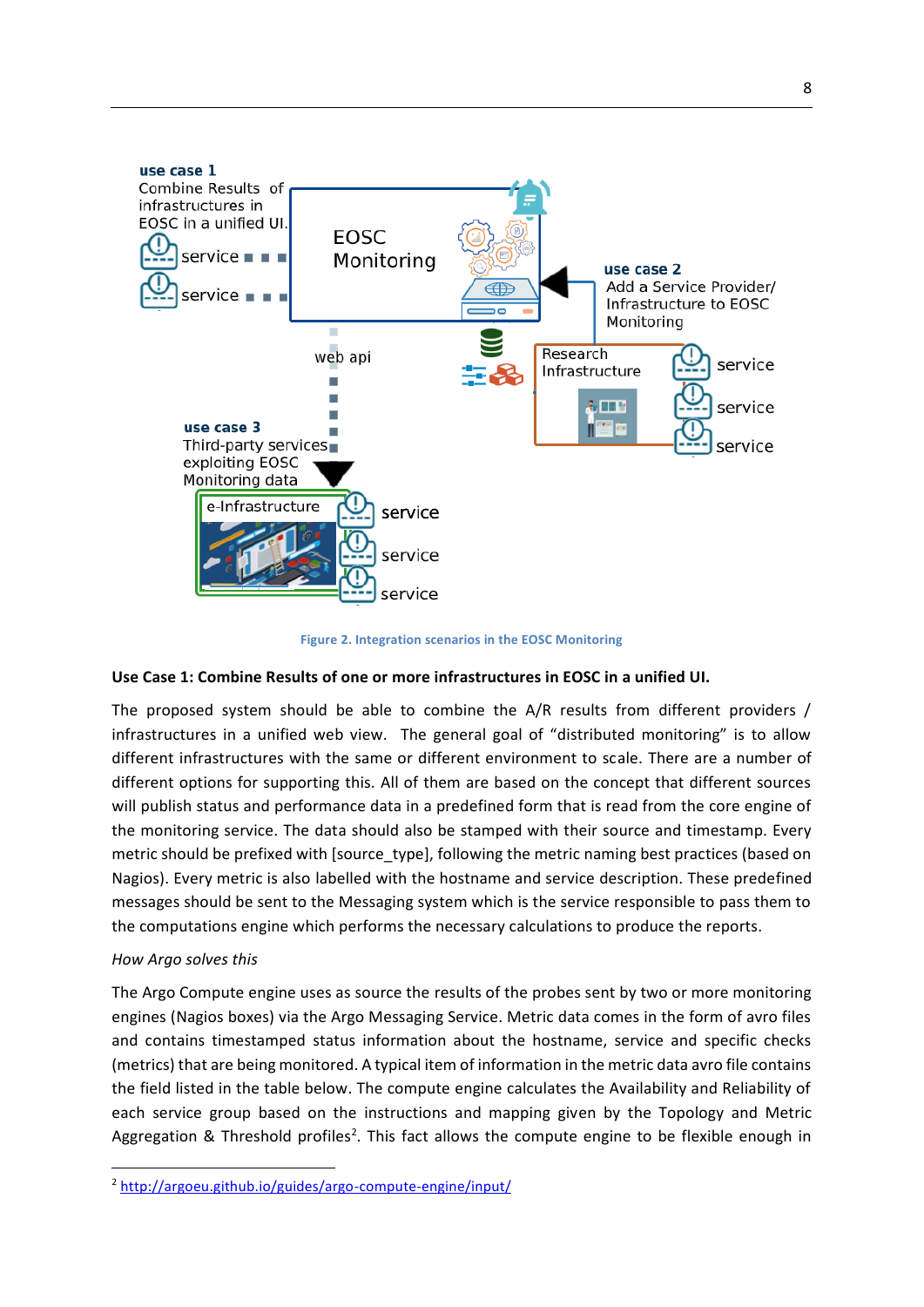order to combine results from a number of sources and produce reports for almost any combination possible. It is therefore able to produce integrated views that combine the topologies of more than one Service Provider or Infrastructure Providers.

| <b>Name</b>     | <b>Description</b>                                                                           | <b>Required</b> |
|-----------------|----------------------------------------------------------------------------------------------|-----------------|
| hostname        | The FQDN address of the host being monitored                                                 | <b>YES</b>      |
| service         | The name of the specific service being monitored                                             | <b>YES</b>      |
| metric          | The name of the specific metric (check) of the service<br>that is being monitored            | <b>YES</b>      |
| timestamp       | Time of the monitoring check in ZULU time according to<br>ISO-8601 e.g. 2020-03-11T10:39:32Z | <b>YES</b>      |
| <b>status</b>   | Status of the metric during the monitoring check                                             | <b>YES</b>      |
| monitoring_host | The FQDN of the monitoring agent                                                             | <b>NO</b>       |
| summary         | Text containing a summary of the monitoring check                                            | <b>NO</b>       |
| message         | Text containing the detailed system output message of<br>the monitoring check probe          | <b>NO</b>       |
| tags            | Array containing optional user defined tags                                                  | <b>NO</b>       |

#### **Table 3. Description of avro values**

#### **Table 4. The AVRO schema**

```
{"namespace": "argo.avro",
"type": "record",
"name": "metric_data",
"fields": [
       {"name": "timestamp", "type": "string"},
       {"name": "service", "type": "string"},
       {"name": "hostname", "type": "string"},
       {"name": "metric", "type": "string"},
       {"name": "status", "type": "string"},
       {"name": "monitoring_host", "type": ["null", "string"]},
       {"name": "summary", "type": ["null", "string"]},
       {"name": "message", "type": ["null", "string"]},
       {"name": "tags", "type" : ["null", {"name" : "Tags",
                                           "type" : "map",
                                          "values" : ["null", "string"]
\{\} }]
}
```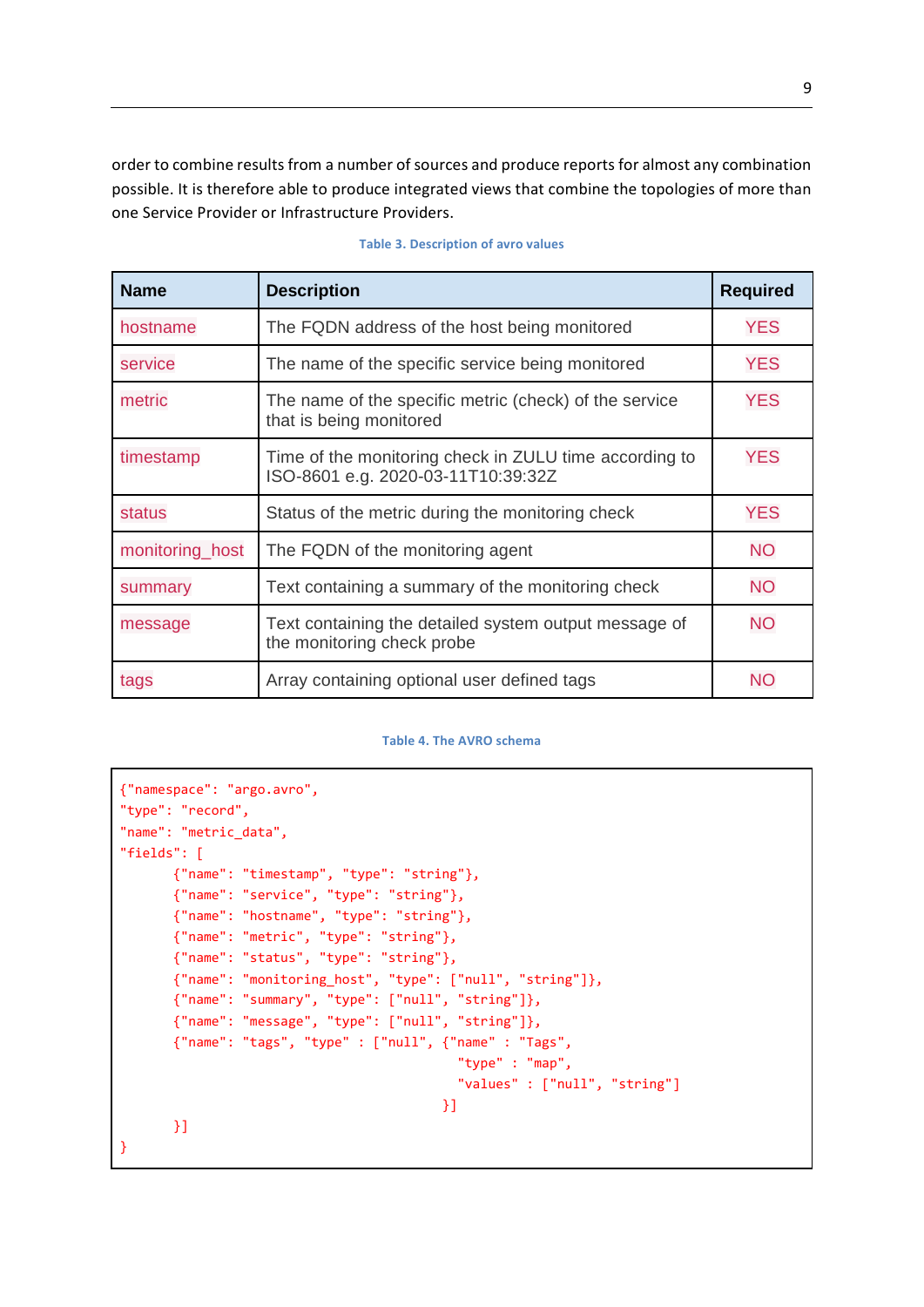## **Use Case 2: Add a Service Provider/Infrastructure to EOSC Monitoring**

In order to add support for a new Service Provider or Infrastructure in the EOSC Monitoring Service, the provider should only need to provide the topology of the services to be monitored and the equivalent metric and aggregation profiles. The system should take care of all the actions required to probe every endpoint in the topology with the metrics/probes defined and aggregate the results according to the profiles defined and present them in a Web-UI.

## *How Argo solves this*

For each new Tenant ARGO uses as topology input the xml feed by EOSC CMDBs $3$  and provides POEM<sup>4</sup>, a component to allow management of probes, metrics and profiles. Profiles are the main input required to automatically configure the monitoring engines. The defined checks are executed in regular intervals by the monitoring engines and the results are then passed through the Argo Messaging Service to the Argo Compute Engine<sup>5</sup>. The compute Engine performs the necessary calculations to produce the Availability and Reliability of each endpoint, service and service group defined in the topology according to the Aggregation profiles and then serves the results via the ARGO-Web-API $^6$  to be presented by the WEB-UI<sup>7</sup>.

## **Use Case 3: Third-party services exploiting EOSC Monitoring data**

Any EOSC service should be able to retrieve and use the status information and metrics computed by the EOSC Monitoring system. An API should be provided to allow any authorised third-party service to retrieve such data. This API should return

- Endpoint, service and service group
- Raw data and performance data
- And the data for the sources of truth

## *How Argo solves this*

The ARGO Web API<sup>8</sup> comprises a high performance and scalable data store and a multi-tenant REST HTTP API, which can be used to retrieve the Status, Availability and Reliability reports and the actual raw metric results.

<sup>3</sup> EOSC Configuration Management Databases GOCDB (goc.egi.eu) and DPMT (dp.eudat.eu)

<sup>4</sup> <http://argoeu.github.io/guides/poem/>

<sup>5</sup> <http://argoeu.github.io/guides/argo-compute-engine/>

<sup>6</sup> <http://argoeu.github.io/guides/api/>

<sup>7</sup> <http://argoeu.github.io/guides/webui/>

<sup>8</sup> <http://argoeu.github.io/guides/api/>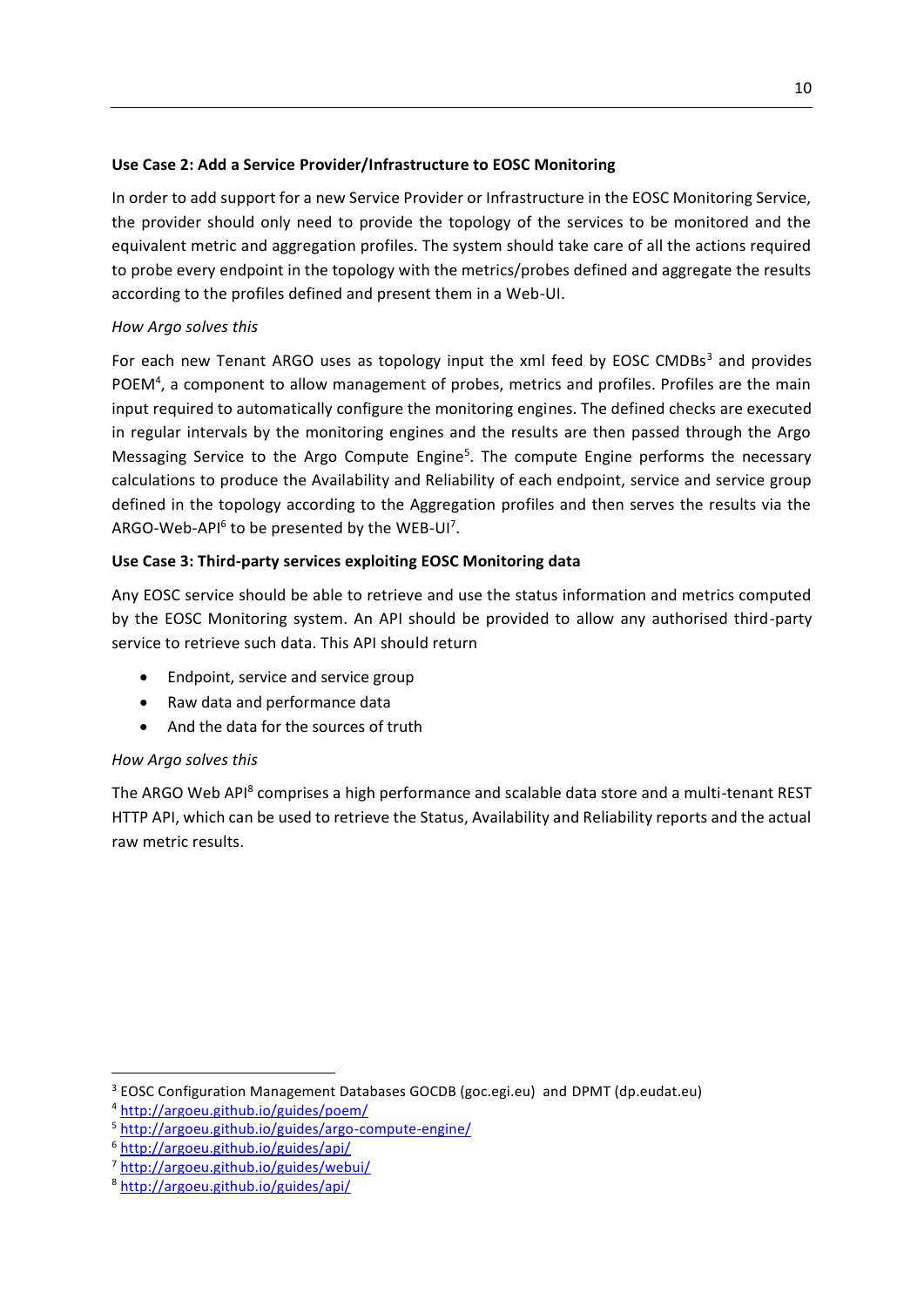# <span id="page-10-0"></span>**5 Examples of solutions implementing this specification**

## **ARGO**

ARGO is a flexible and scalable framework for monitoring status, availability and reliability of services provided by infrastructures with medium to high complexity. It can generate multiple reports using customer defined profiles (e.g. for SLA management, operations etc.) and has built-in multi-tenant support in the core framework.

ARGO supports flexible deployment models and its modular design enables ARGO to integrate with external systems (such as CMDBs, Service Catalogues etc.). During the report generation, ARGO can take into account custom factors such as the importance of a specific service endpoint, scheduled or unscheduled downtimes etc.

For the Availability & Reliability monitoring, ARGO relies on a modular architecture comprised of several components described in the next subsections.

### *The ARGO Monitoring Engine*

For status monitoring, ARGO relies on Nagios. All probes developed for ARGO follow the Nagios conventions and can run on any stock Nagios box. ARGO provides an optional set of addons for the stock Nagios that provide features such as auto-configuration from external information sources, publishing results to external Message Brokers etc.

In order to use the new messaging service, the monitoring engine also supports the new AMS Publisher. The AMS publisher is a new component acting as a bridge from Nagios to the ARGO Messaging system. It is an integral part of the software stack running on the ARGO monitoring instance and is responsible for forming and dispatching messages that are results of the Nagios tests. It is running as a UNIX daemon and it consists of two subsystems:

- A queueing mechanism
- A publishing/dispatching part

Messages are cached in a local queue with the help of OCSP Nagios calls and each queue is being monitored by the daemon. After a configurable number of accumulated messages, the publisher that is associated with the queue sends them to the ARGO Messaging system and drains the queue. The argo-nagios-ams-publisher is written in a multiprocessing manner so there is support for multiple queue/publish pairs where for each, a new worker process will be spawned.

### **The ARGO Connectors**

Using custom connectors, ARGO can connect to multiple external Configuration Management Databases and Service Catalogs. Already there are connectors for the EGI and EUDAT e-Infrastructures.

### **The ARGO Consumer**